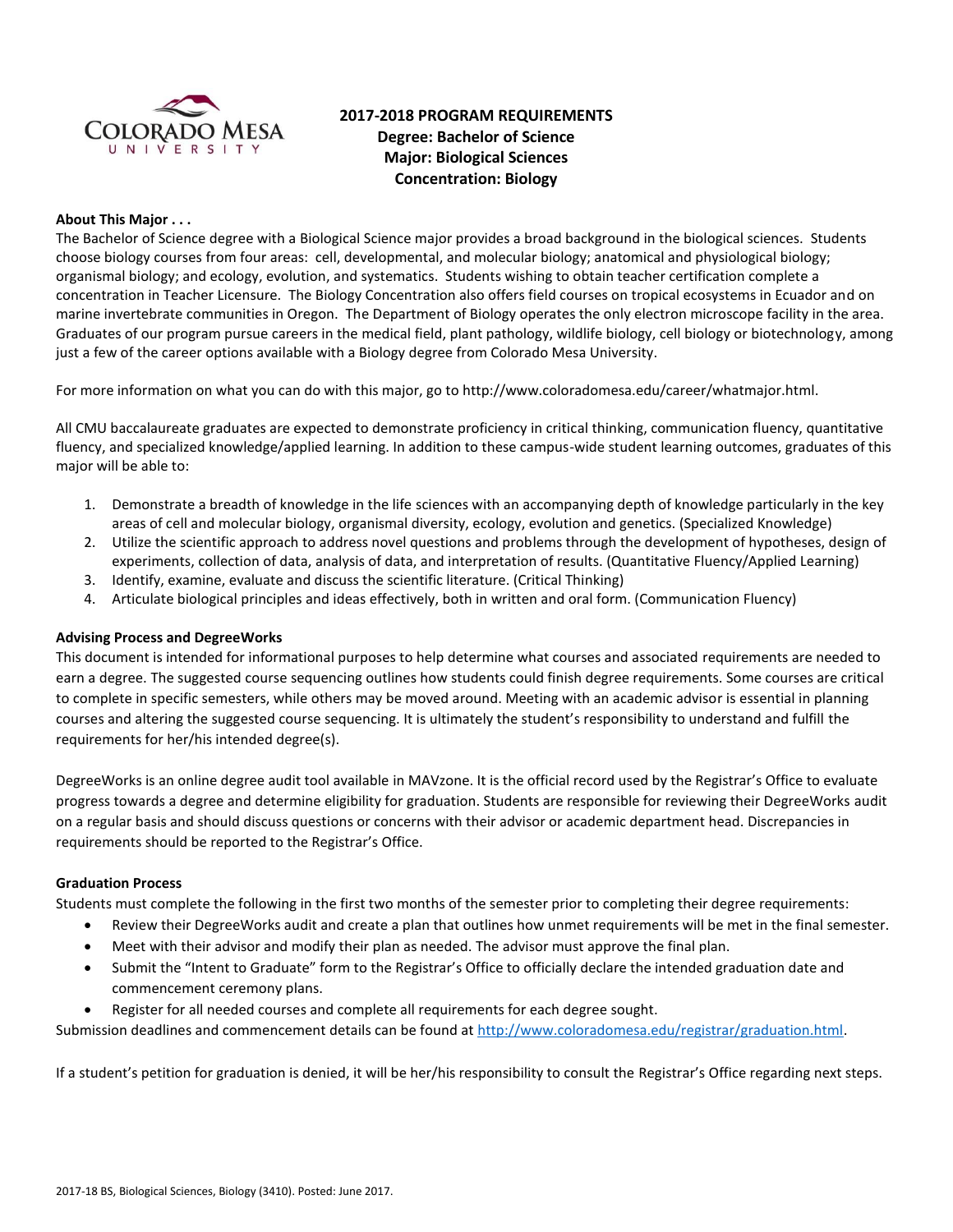# **INSTITUTIONAL DEGREE REQUIREMENTS**

The following institutional degree requirements apply to all CMU baccalaureate degrees. Specific programs may have different requirements that must be met in addition to institutional requirements.

- 120 semester hours minimum.
- Students must complete a minimum of 30 of the last 60 hours of credit at CMU, with at least 15 semester hours in major discipline courses numbered 300 or higher.
- 40 upper-division credits (an alternative credit limit applies to the Bachelor of Applied Science degree).
- 2.00 cumulative GPA or higher in all CMU coursework.
- A course may only be used to fulfill one requirement for each degree/certificate.
- No more than six semester hours of independent study courses can be used toward the degree.
- Non-traditional credit, such as advanced placement, credit by examination, credit for prior learning, cooperative education and internships, cannot exceed 30 semester credit hours for a baccalaureate degree; A maximum of 15 of the 30 credits may be for cooperative education, internships, and practica.
- Pre-collegiate courses (usually numbered below 100) cannot be used for graduation.
- Capstone exit assessment/projects (e.g., Major Field Achievement Test) requirements are identified under Program-Specific Degree Requirements.
- The Catalog Year determines which program sheet and degree requirements a student must fulfill in order to graduate. Visit with your advisor or academic department to determine which catalog year and program requirements you should follow.
- See "Requirements for Undergraduate Degrees and Certificates" in the catalog for a complete list of graduation requirements.

# **PROGRAM-SPECIFIC DEGREE REQUIREMENTS**

- A 2.5 GPA is required in the major courses.
- A "C" or higher is required in all major courses and Foundation courses.
- Foundation courses should be completed by the end of the sophomore year.
- Topics courses (BIOL 196/296/396/496) may not be used as Additional Biology Courses but must be used for elective credit.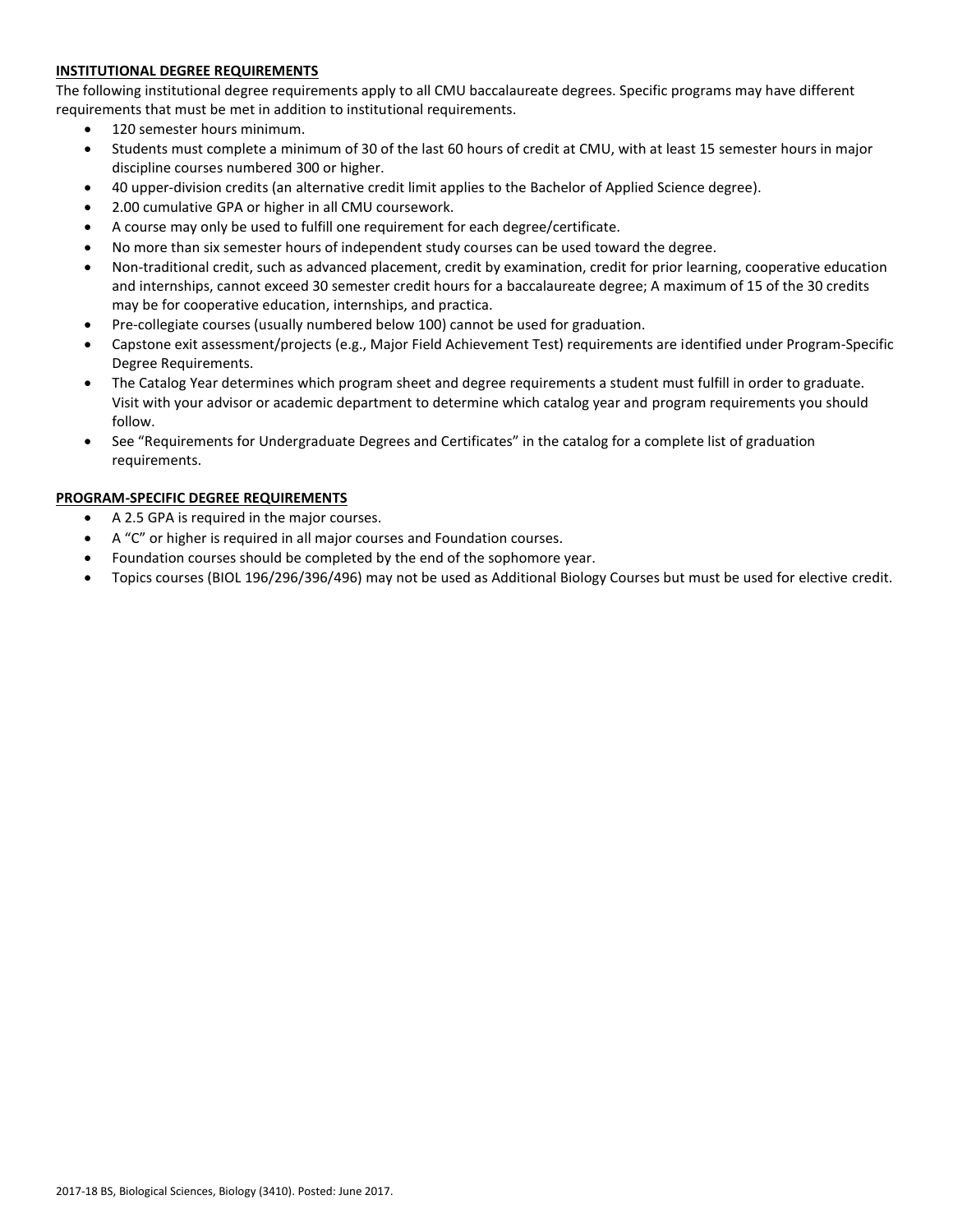# **ESSENTIAL LEARNING REQUIREMENTS** (31 semester hours)

See the current catalog for a list of courses that fulfill the requirements below. If a course is an Essential Learning option and a requirement for your major, you must use it to fulfill the major requirement and make a different selection for the Essential Learning requirement.

**English** (6 semester hours, must receive a grade of "C" or better and must be completed by the time the student has 60 semester hours.)

- $\Box$  ENGL 111 English Composition (3)
- ENGL 112 English Composition (3)

**Mathematics** (3 semester hours, must receive a grade of "C" or better, must be completed by the time the student has 60 semester hours.)

MATH 113 - College Algebra (4) or higher

3 credits apply to the Essential Learning requirements and 1 credit applies to elective credit.

\*Professional schools (medical, veterinary, dental) may require one or two semesters of calculus. MATH 151 and MATH 152 will fulfill the Mathematics requirement.

**Humanities** (3 semester hours)

 $\Box$  Select one Humanities course (3)

**Social and Behavioral Sciences** (6 semester hours)

- $\Box$  Select one Social and Behavioral Sciences course (3)
- $\square$  Select one Social and Behavioral Sciences course (3)

**Natural Sciences** (7 semester hours, one course must include a lab)

- $\Box$  Select one Natural Sciences course (3)
- $\square$  Select one Natural Sciences course with a lab (4)

# **History** (3 semester hours)

 $\Box$  Select one History course (3)

**Fine Arts** (3 semester hours)

 $\Box$  Select one Fine Arts course (3)

# **OTHER LOWER-DIVISION REQUIREMENTS**

# **Wellness Requirement** (2 semester hours)

- $\Box$  KINE 100 Health and Wellness (1)
- $\Box$  Select one Activity course (1)

# **Essential Learning Capstone** (4 semester hours)

Essential Learning Capstone must be taken after completion of the Essential Learning English and Mathematics requirements, and when a student has earned between 45 and 75 hours.

- ESSL 290 Maverick Milestone (3)
- $\square$  ESSL 200 Essential Speech (1)

**FOUNDATION COURSES** (17 semester hours, must pass all courses with a grade of "C" or higher)

- $\Box$  BIOL 105 Attributes of Living Systems (3)
- $\Box$  BIOL 105L Attributes of Living Systems Laboratory (1)
- $\Box$  CHEM 131 General Chemistry I (4)\*
- $\Box$  CHEM 131L General Chemistry I Lab (1)\*
- $\Box$  CHEM 132 General Chemistry II (4)\*
- $\Box$  CHEM 132L General Chemistry II Lab (1)\*
- $\Box$  One of the following courses:
	- STAT 200 Probability and Statistics (3)

MATH 146 - Calculus for Biological Sciences (5)\*\*

\* A higher-level subject may be taken in the same category with advisor approval.

\*\* If MATH 146 is taken, 3 credits apply to Foundation and 2 credits apply to electives.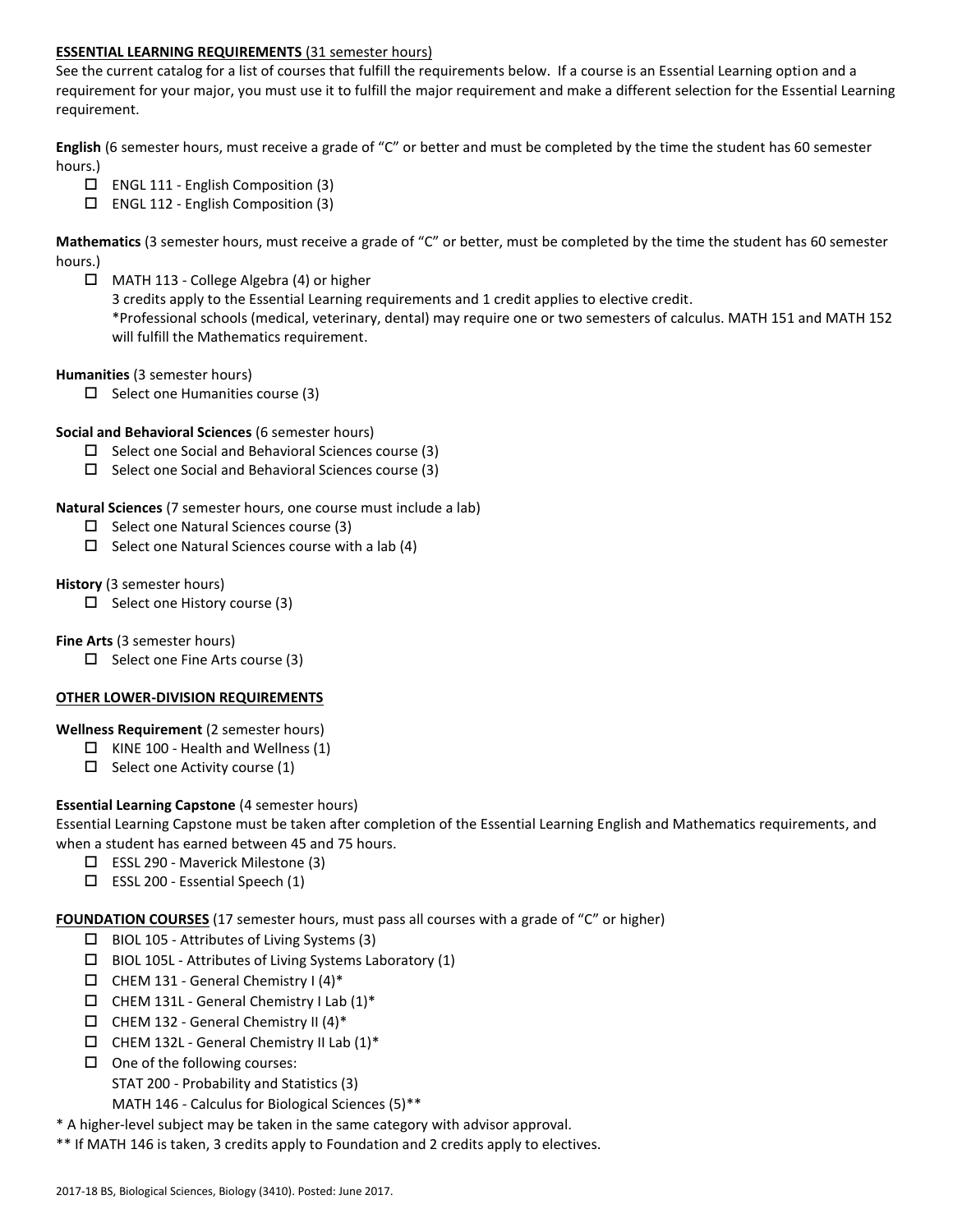### **BS, BIOLOGICAL SCIENCES, BIOLOGY REQUIREMENTS** (48 semester hours, must pass all courses with a grade of "C" or higher)

**Core** (10 semester hours)

- $\Box$  BIOL 208 Ecology and Evolution (3)
- $\Box$  BIOL 208L Ecology and Evolution Laboratory (1)
- BIOL 301 Principles of Genetics (3)
- $\Box$  BIOL 301L Principles of Genetics Laboratory (1)
- $\Box$  BIOL 483 Senior Thesis (2)

# **Required Related Study Area** (18 semester hours)

- $\Box$  BIOL 106 Principles of Animal Biology (3)
- $\Box$  BIOL 106L Principles of Animal Biology Laboratory (1)
- $\Box$  BIOL 107 Principles of Plant Biology (3)
- $\Box$  BIOL 107L Principles of Plant Biology Laboratory (1)
- $\Box$  PHYS 111 General Physics (4)\*
- $\Box$  PHYS 111L General Physics Laboratory (1)\*
- $\Box$  PHYS 112 General Physics II (4)\*
- $\Box$  PHYS 112L General Physics II Laboratory (1)\*

**\*** A higher-level subject may be taken in the same category with advisor approval.

# **Additional Biology Courses** (20 semester hours)

Select 20 semester hours from at least three of the following four categories. At least 50% must be at the 300-Level or above. At least one of the following must be included: BIOL 302, BIOL 341/341L, or BIOL 421/421L. Topics courses (BIOL 196/296/396/496) may not be used as Additional Biology Courses but must be used for elective credit.

# Category 1: Cellular, Developmental, and Molecular

BIOL 302 - Cellular Biology (3) BIOL 310/310L - Developmental Biology and Laboratory (5) BIOL 343 - Immunology (3) BIOL 344/344L - Forensic Molecular Biology and Laboratory (4) BIOL 371L - Laboratory Investigations in Cellular and Molecular Biology (3) BIOL 425 - Molecular Genetics (3) BIOL 442 - Pharmacology (3) CHEM 315/315L - Biochemistry I and Laboratory (4) Category 2: Organismal BIOL 250/250L - Intro to Microbiology and Laboratory (5) BIOL 316/316L - Animal Behavior and Laboratory (4) BIOL 322/322L - Plant Identification and Laboratory (4) BIOL 331/331L - Insect Biology and Laboratory (5) BIOL 333 - Marine Biology (3) BIOL 335/335L - Invertebrate Zoology and Laboratory (4) BIOL 336/336L - Fish Biology and Laboratory (4) BIOL 350/350L - Microbiology and Laboratory (4) BIOL 411/411L - Mammalogy and Laboratory (4) BIOL 412/412L - Ornithology and Laboratory (4) BIOL 413/413L - Herpetology and Laboratory (4) BIOL 431/431L - Animal Parasitology and Laboratory (4) BIOL 433 - Marine Invertebrate Communities (3) BIOL 450/450L - Mycology and Laboratory (5) Category 3: Anatomical and Physiological BIOL 209/209L - Human Anatomy & Physiology I and Laboratory (4) BIOL 210/210L - Human Anatomy & Physiology II and Laboratory (4) BIOL 241 - Pathophysiology (4)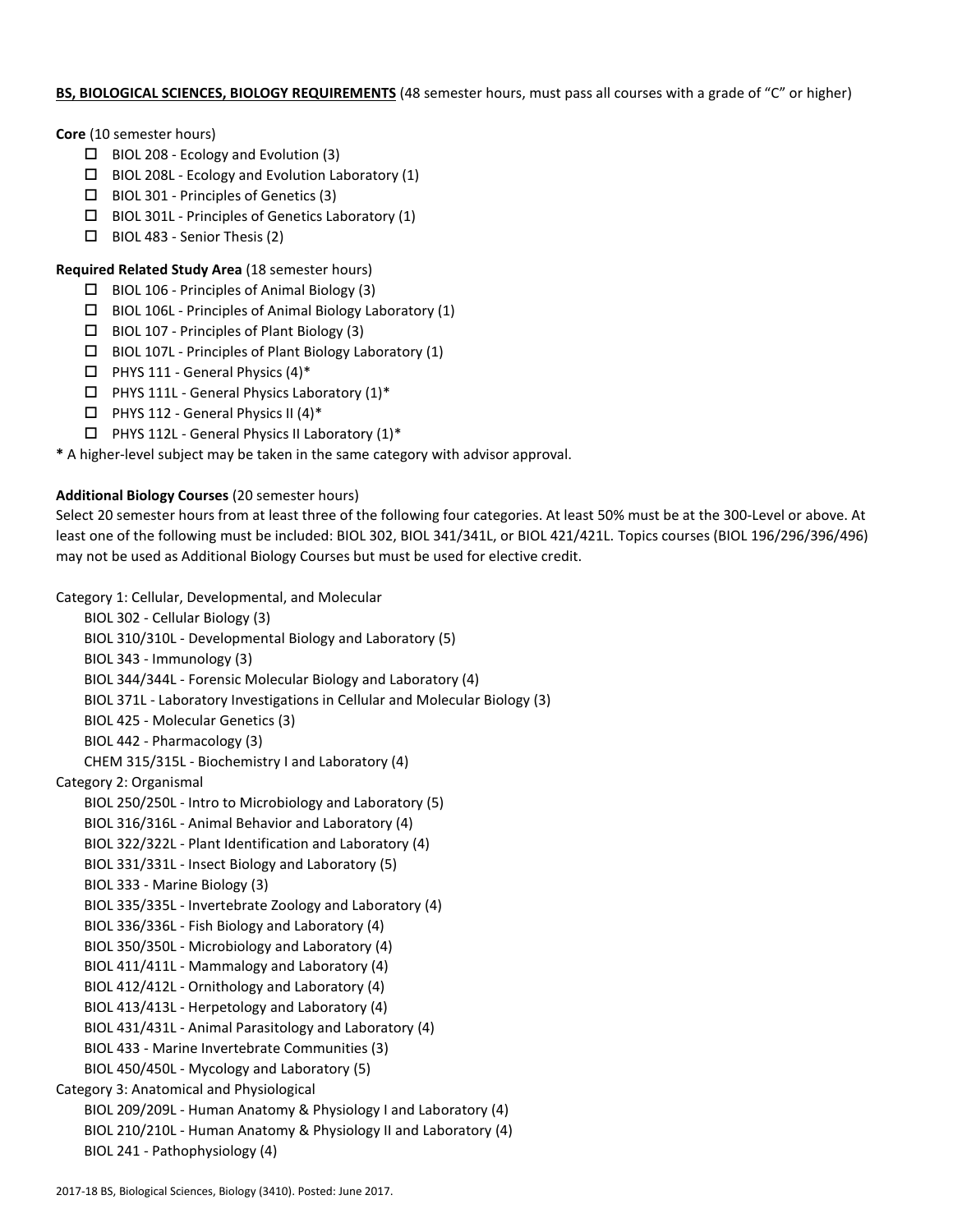BIOL 341/341L - General Physiology and Laboratory (4) BIOL 342/342L - Histology and Laboratory (4) BIOL 409/409L - Gross and Developmental Human Anatomy and Laboratory (4) BIOL 410/410L - Human Osteology and Laboratory (4) BIOL 421/421L - Plant Physiology and Laboratory (4) BIOL 423/423L - Plant Anatomy and Laboratory (5) BIOL 426/426L - Intro to Electron Microscopy and Laboratory (4) BIOL 441 - Endocrinology (3) Category 4: Ecology, Evolution, and Systematics BIOL 211/211L - Ecosystem Biology and Laboratory (5) BIOL 315 - Epidemiology (3) BIOL 320 - Plant Systematics (3) BIOL 321/321L - Taxonomy of Grasses and Laboratory (4) BIOL 403 - Evolution (3) BIOL 405/405L - Adv. Ecological Methods and Laboratory (5) BIOL 406 - Plant-Animal Interactions (3) BIOL 407 - Tropical Field Biology (3-5) BIOL 408 - Desert Ecology (3) BIOL 414/414L - Aquatic Biology and Laboratory (4) BIOL 415 - Tropical Ecosystems (2) BIOL 418/418L - Wildlife Management and Laboratory (5)

 \_\_\_\_\_\_\_\_\_\_\_\_\_\_\_\_\_\_\_\_\_\_\_\_\_\_\_\_\_\_\_\_\_\_\_\_\_\_\_\_\_\_\_\_\_\_\_\_\_\_\_\_\_\_\_\_\_\_\_\_ \_\_\_\_\_\_\_\_\_\_\_\_\_\_\_\_\_\_\_\_\_\_\_\_\_\_\_\_\_\_\_\_\_\_\_\_\_\_\_\_\_\_\_\_\_\_\_\_\_\_\_\_\_\_\_\_\_\_\_\_ \_\_\_\_\_\_\_\_\_\_\_\_\_\_\_\_\_\_\_\_\_\_\_\_\_\_\_\_\_\_\_\_\_\_\_\_\_\_\_\_\_\_\_\_\_\_\_\_\_\_\_\_\_\_\_\_\_\_\_\_  $\Box$  . The contract of the contract of the contract of the contract of the contract of the contract of the contract of the contract of the contract of the contract of the contract of the contract of the contract of the co \_\_\_\_\_\_\_\_\_\_\_\_\_\_\_\_\_\_\_\_\_\_\_\_\_\_\_\_\_\_\_\_\_\_\_\_\_\_\_\_\_\_\_\_\_\_\_\_\_\_\_\_\_\_\_\_\_\_\_\_

**GENERAL ELECTIVES** (All college level courses appearing on your final transcript, not listed above that will bring your total semester hours to 120 hours, including 40 upper-division credit hours. 18 semester hours; up to 24 hours of upper-division may be needed. It is strongly recommended that all electives be upper-division. Professional schools (medical, veterinary, dental) may require one or two semesters of organic chemistry, which may be taken to fulfill part of electives.)